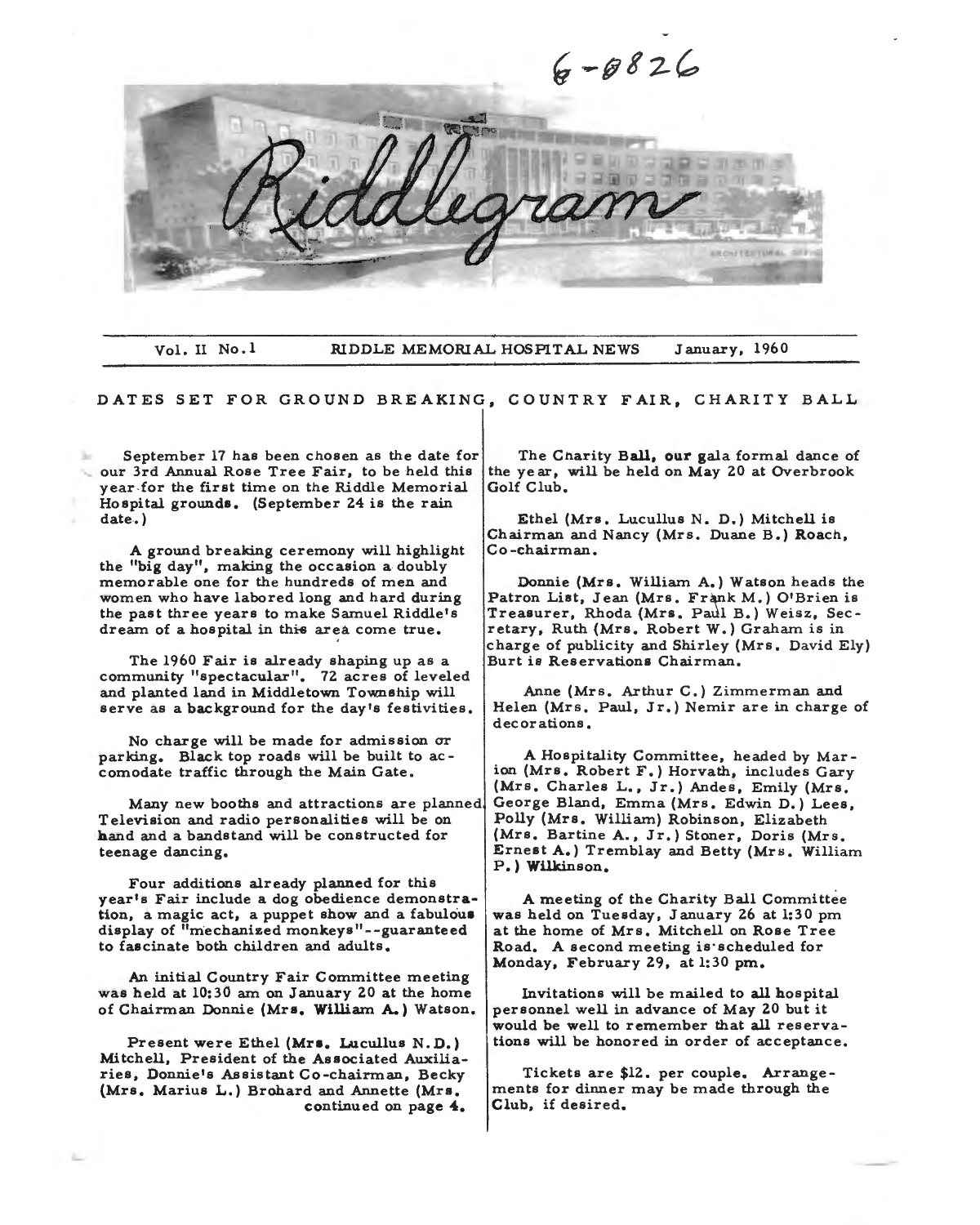### **R. M. H. BENEFITS**

February 12 - VALENTINE DANCE, at THE OLD MILL in Rose Valley, 9 pm - lam, Sponsored by the ROSE TREE AUXILIARY, Ethel (Mrs. L.N.D.) Mitchell, Preside "Frankly Romantic" is the theme, BYOB the order of the evening (setups provided) and a terrific combo to set the mood. Tickets, \$6. per couple, \$3. per person, from Chairman Connie (Mrs. Robert E.) Tingley, at LO 6-1703

February 19 - PROGRESSIVE DINNER PARTY, sponsored by the MOYLAN-ROSE VALLEY AUXILIARY, De De (Mrs, Fielder, Jr.) Coffin, President. 7 pm cocktails at the home of Gary (Mrs. Charles L.) Andes, Jr. BYOB, fickets•\$4. per couple, from Jane (Mrs. N.) Collora, af 150 6-1363

February 21 - SUNDAY BRUNCH, at the home of-Dav'e and Jane (Mr. and Mrs. David B.) Pomeroy, Crum Creek Road, Media. 12:30 pm Sponsored by the SPRINGHAVEN AUXILIARY. \$5. per couple. For reservations, call Jane, at LO 6-7651.

February 23 - LUNCHEON - DRAMATIC CON-CERT, at the ALPINE INN. 12 noon. Sponsored by the NETHER PROVIDENCE AUXILIARY, Bea (Mrs, Charles) Stevens, President. HELEN DUNN, mezzo-soprano will be featured. aswellas two other artists. Tickets are \$3., available by contacting Rita (Mrs. E. W.) Loth rop, at LO 6-6096. (Roast chicken will be featured on the luncheon menu. Both program and food promise to be good, so please come and bring your friends!)

February 26 - MIXED CARD PARTY AND BUFFET, at CLOVER LEAF INN. 8 pm. Sponsored by the MIDDLETOWN AUXILIARY, Skip (Mrs. William H.) Baird, President. A good meal, cards of your choice and a (free) circulating coffee cart. Tickets, \$2. For reservations, call Skip, at LO 6-7128.

February 28 - HOSPITAL GROUNDS TOUR, sponsored jointly by the **LIMA** and RIDDLE-**WOOD AUXILIARIES. l** pm. (Rain date, March 6.) **Admission,** 50¢, will include coffee supplied by auxiliary members. Children, free. (Here's an opportunity for an outing that the whole family will enjoy I Uniform of the day: Warm clothing and sturdy shoes.)

## IS OUR FACE RED DEPARTMENT

Introducing the new Decorating Committee **last.month, we** omitted the names of Mary (Mrs Frank H.) **Jelinek** and Cathy Hayes (Mrs. William **F.) Porter.** 

## **R. M. H. CALENDAR**

R. M. H. **ASSOCIATED** AUXILIARIES Second Monday, at 10 am, in the Community

Room of the Media Federal Savings and Loan Association. Ethel, (Mrs. L.N. D.) Mitchell, Chairman.

COUNTRY FAIR COMMITTEE

Third Wednesday, at 10:30 am, in the Community Room of the Media Federal Savings and Loan Association. Donnie (Mrs. William A.) Watson, Chairman.

BEATTY HILLS - Fourth Tuesday; at 10 am, at the home of Miriam (Mrs. Charles **A.)** McCafferty, President.

' BOWLING GREEN - Third Tuesday, at 10 am, at the home of Jean (Mrs. Frank **M.)** O'Brien, Acting President.

GRADYVILLE - First Tuesday, at 10:30 am, at the home of Rosemary (Mrs. Wallace E.) Arters, President,

LIMA - Third Tuesday, at 8:30 pm, at Wild Goose Inn, Miss Marion Weathers, President.

MEDIA - Second Wednesday, at 10 am, at The Towne House, Anne (Mrs. Donald V.) Cooper, President.

**MIDDLETOWN** - First Wednesday, at 10:30 am, at Cloverleaf Inn, Skip (Mrs. William H.) Baird, President.

MOYLAN-ROSE VALLEY - First Wednesday, at 10:30 am, at the home of De De (Mrs. Fielder, Jr.) Coffin, President.

NETHER PROVIDENCE - Third Monday (Feb. 15) at 8:30 pm, at the home of Mrs. Richard Coffman, Bea (Mrs. Charles) Stevens, President.

NEWTOWN SQUARE - Second Monday, at **8:30**  pm. Nancy (Mrs. Donn E.) Winther, President. (Meeting place to be announced.)

RIDDLEWOOD - Fourth Wednesday, at 8:30 pm, at Wild Goose Inn, Nancy (Mrs. Duane B.) Roach, President.

ROSE TREE - First Thursday, at 10:30 am, **at**  Rose Tree Hunt Club, Ethel (Mrs. L.N.D.) Mitchell, President.

SPRINGFIELD - Fourth Tuesday, at 10:30 am, **at** the Township Building, Springfield. Mary (Mrs. Charles F.) Mallon, President.

SPRINGHAVEN - Second Tuesday, at 10:30 a.m., at Springhaven Club. Jane (Mrs. **George F.)** Hornaday, President.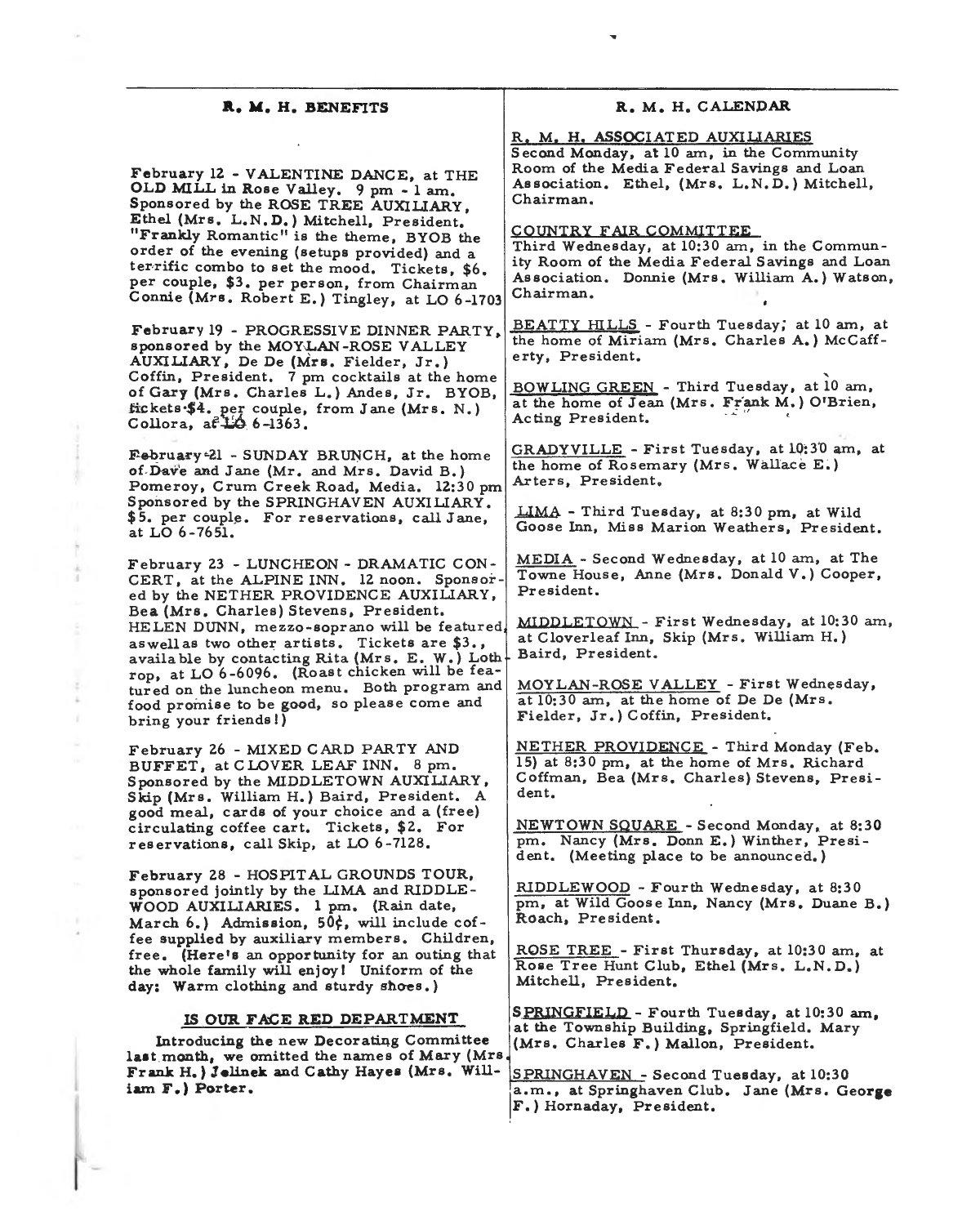Curace Meles

PROFILE... Rosemary Arters, President, Gradyville Auxiliary

It is difficult, indeed, to imagine how Rosemary Arters can manage a large household, cater to the needs of her husband, a new baby and six other youngsters ranging in age from twelve to twenty years and still find the time and ener gy for hospital work--



*(J* 

but she does. (No stranger to volunteer service, Rosemary worked at the Stage Door Can**teen** during the war.)

Even more difficult to imagine is how she can fill all of these roles and still remain so young looking, pretty and beautifully groomed.

ucated in Upper Darby. She and her husband, Bud (Wallace E.) and their family have made  $\boxed{\text{Christmas House Tour}}$ , held on September 17

a Past President of the Media Junior Chamber mas lapel pins that day? ... that Betty Jane of Commerce and a Past President of the Phil• (Mrs, John) **Harvey** is our new Country Fair ciation. The name "Arters" has been synon-

are students at Dickinson College. A daughter Donnie Watson, who heads the Patron List for Judy--18 is a freshman at West Chester Tea- the Charity Ball, made \$380 in less than four

Rosemary loves to sew and garden, **but**  confesses that she hasn't had much time, lately, to pursue her hobbies. She would like at some future date to take a "refresher" course at the Philadelphia Modeling School, which she attended in 1958.

The Arters prefer to entertain informally and have particularly enjoyed exchange **visits**  with their good friends, actor Don DeFore, his wife, Marion and their children.

Three Arters family pets deserve mention. They are "Lady" and "Von", German sheph**erds** and **a** cat, named **"Mittens".** 

#### HAVE YOU HEARD....

••• that Skip Baird, in addition to her duties as President of the Middletown Auxiliary and Seeretary of the Associated Auxiliaries, has accepted the job of Women's Chance Chairman? (There will be, not one, but five items on each ticket this year--a car, a mink stole, a color television set, a poloroid camera and a transistor radio.) The gals figure it this way: If 500 auxiliary members each sell six books of chances in six months, a slogan suggested by Ethel Mitchell, the happy result will be \$15, 000! As Man-O-War would have said: "That ain't hay!" ••. that Mrs. Crosby L. Smith will again head the Cafeteria Tent at the Country Fair this year? (Her very able assistants include: Mrs. William Campbell, Mrs. Horace Ether, Mrs. Kenneth Havens, Mrs. George Lewis, Mrs, Warrington Murray. Miss Lee Raynor, Mrs. Harry Sweeney, Miss Elizabeth Taylor and Mrs. John Knox Wood who, incidentally, is Mrs. Smith's daughter?) •.• that Paul Skelly will be our Grounds Rosemary was born in Philadelphia and ed-Chairman, replacing Joseph J. Wall, who for-<br>ted in Upper Darby. She and her husband, merly served in that capacity?...that the their home for the past six years at High Point by the Rose Tree Auxiliary, made \$236? ... that Farm, in Chester Heights. Rosemary (Mrs. John B., Jr.) McClatchey, in addition to opening her home for the Tour, per-Bud is President of Arters Brothers, Inc., sonally sold \$41.50 worth of plants and Christadelphia and Suburban Home Builders' Asso-<br>ciation. The name "Arters' has been synon-<br>B.) Weisz will head the Poster Committee? ymous with home building in Delaware County  $|...$  that the Middletown Auxiliary is planning a for the past twenty years. Second rummage sale in April and would welcome any and all contributions, regardless of The Arters' sons, Jerry--20 and Lee--19  $\vert$  condition? (Call Skip, at LO 6-7128.) ... that chers' College. Janet and Louise (twins, aged hours? What a gal! ... that Frank M. O'Brien 14) attend Penncrest Senior High School, as will be in charge of the pony rings this year at does Rosemary, 12. Wallace, Jr., 4 months the Fair? (There will be two of them, to handle old, is the pride and joy of the whole **family,** the hundreds of youngsters expected to storm the gate.) ... that the Nether Providence Auxiliary held a Tea on January 14 in the Community Room of the new Media Federal Savings and Loan Association? (The program, a Home Decorating Show, featured color coordination. Tea was served and door prizes awarded. Admission was free.) ... that the Newtown Square Auxiliary sponsored a Bridge and Canasta Party on January 27 at the home of Norma (Mrs. Russell) Bamberger. (A camera was chanced off and proceeds totaled about  $$40.$ )...that the Bowling Green Auxiliary's workshops will get under way in February, with Jeanette (Mrs. Paul) Brown in charge of jewelry making and Peg (Mrs. Richard B.) Strode, Helen (Mrs. Paul, Jr.) Nemir and Helen (Mrs. J. Edward)

please turn the page.